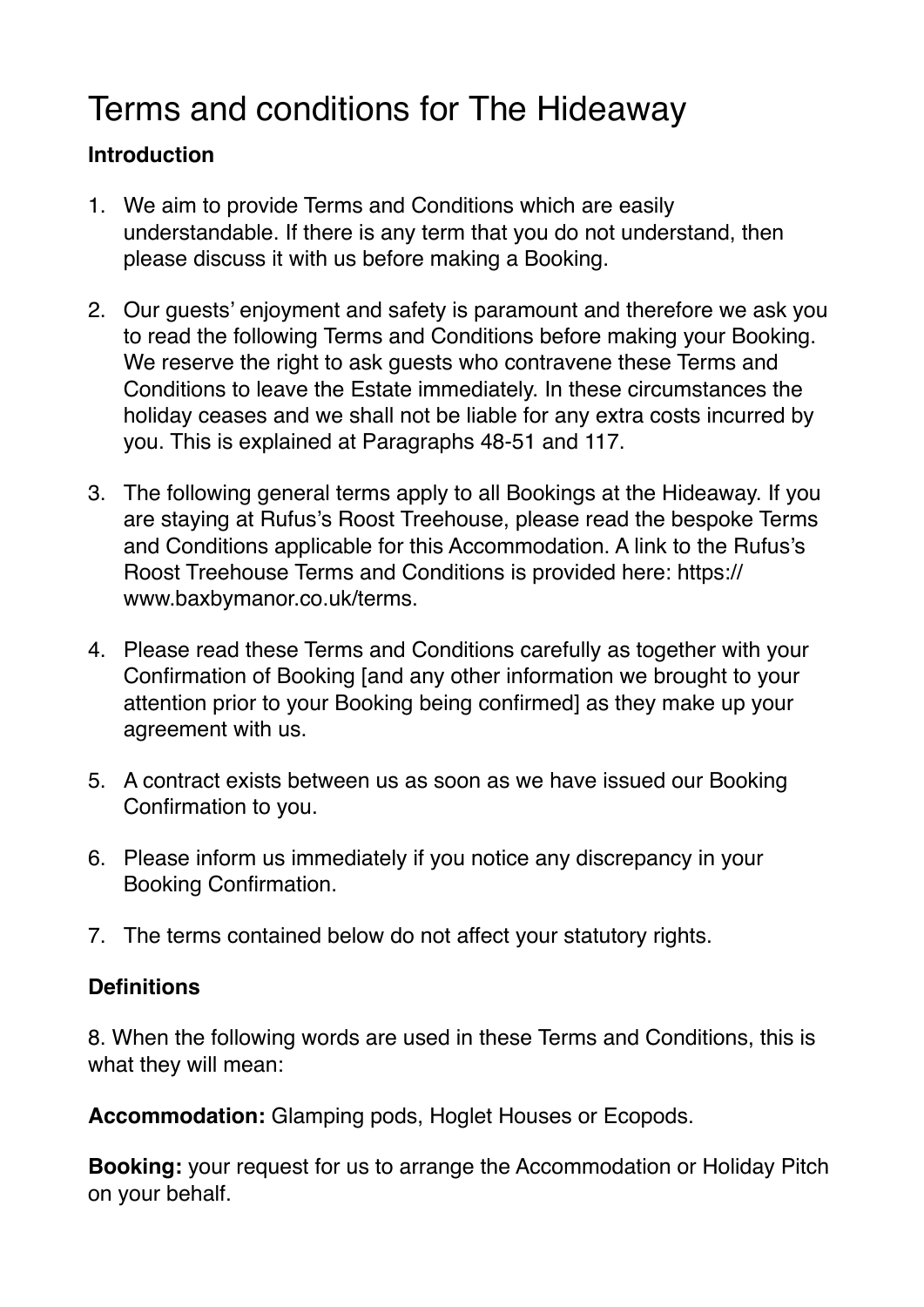**Booking Confirmation:** our acceptance of your Booking.

**Holiday Pitch:** The provision of a Pitch for the purpose of siting a tent, Trailer tent or camper van/motorhome.

9. **Event Outside Our Control:** any act or event beyond our reasonable control, including without limitation: strikes, lock-outs or other industrial action by third parties, civil commotion, riot, invasion, terrorist attack or threat of terrorist attack, war (whether declared or not) or threat or preparation for war, fire, explosion, storm, flood, earthquake, subsidence, pandemic, epidemic or other natural disaster, or failure of public or private telecommunications networks.

**Estate:** Baxby Manor, Amplecarr, Husthwaite, York, YO61 4PW.

**Terms and Conditions:** these terms and any other terms or documents they refer to.

**We/our/us:** The Hideaway @ Baxby Manor.

**You/your:** You or the members of your party

When we use the words "writing" or "written" in these Terms and Conditions, this will include email unless we say otherwise.

## **Information about us and how to contact us**

- 10. The Hideaway @ Baxby Manor is a company registered in England. Our company registered number is 08732517. Our registered office address is Baxby Manor, Husthwaite, York, North Yorkshire, England, YO61 4PW.
- 11. If you have any questions or complaints, please contact us. You can contact us by telephoning 07739 666079 or by emailing the main office at [info@baxbymanor.co.uk.](mailto:info@baxbymanor.co.uk)

## **Changes to our Terms**

- 12. Legislation governing the operation of the Estate may change from time to time. If this happens then we may need to update our Terms and Conditions. You will always be able to find the latest version of our Terms and Conditions on our website: baxbymanor.co.uk.
- 13. If we make any significant changes to our Terms and Conditions after you have requested a Booking which will have a materially adverse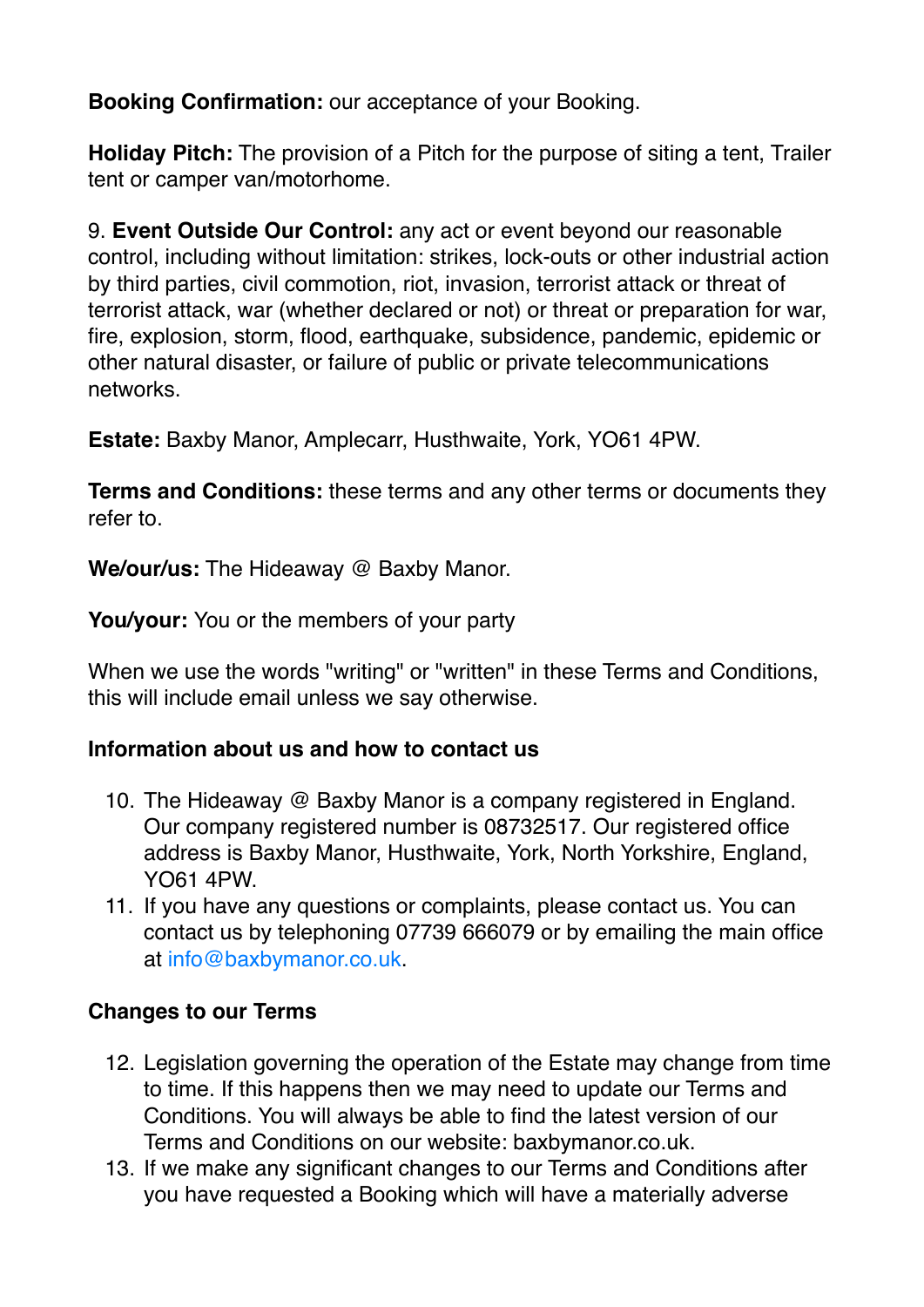effect on your Booking, we will give you the option to cancel with a full refund.

## **Events Outside Our Control**

- 14. We will not be liable for compensation, or responsible for any failure to perform any of our obligations under these Terms and Conditions caused by an Event Outside Our Control.
- 15. If an Event Outside Our Control affects the performance of our obligations under these Terms we will contact you as soon as reasonably possible to notify you that:
- 16. We may cancel your Booking and refund your payments, or
- 17. We may arrange alternative Accommodation/Holiday Pitch of an equivalent or higher standard at the Estate or on alternative dates which you may choose to accept. If you do not accept the alternative Accommodation/Holiday Pitch we will refund your payments.

# **The Booking**

- 18. The person who makes the Booking is responsible for the Booking and warrants that they are over 18 years of age and that the party will not exceed the numbers that the Accommodation/Holiday Pitch can accommodate.
- 19. We reserve the right to refuse any Booking on reasonable grounds.
- 20. You agree that your acceptance of this Booking is not conditional upon being allocated any specific Holiday Pitch or Accommodation on the park. The type of Accommodation will however be confirmed in your booking confirmation.
- 21. You can make amendments to your Booking either on our website or by contacting us directly on 07739 666079 or via email at [info@baxbymanor.co.uk](mailto:info@baxbymanor.co.uk) as long as more than 14 days notice before the date your booking is due to start is given. There is a £30 administration charge for amendments to bookings. Whether we can meet your needs depends on site-specific consideration.
- 22. You may make an amendment to your Booking pursuant to paragraph 21 by contacting us prior to the start of your stay. This is subject to availability. If you wish to amend your Booking the following will apply:
- We will be unable to refund the difference in price if your altered Booking is one for which we ordinarily charge a lower price at the date we receive notice from you that you wish to amend.
- You will also have to pay us the difference in price if the altered Booking is one for which we ordinarily charge an additional amount at the date we receive notice from you that you wish to amend.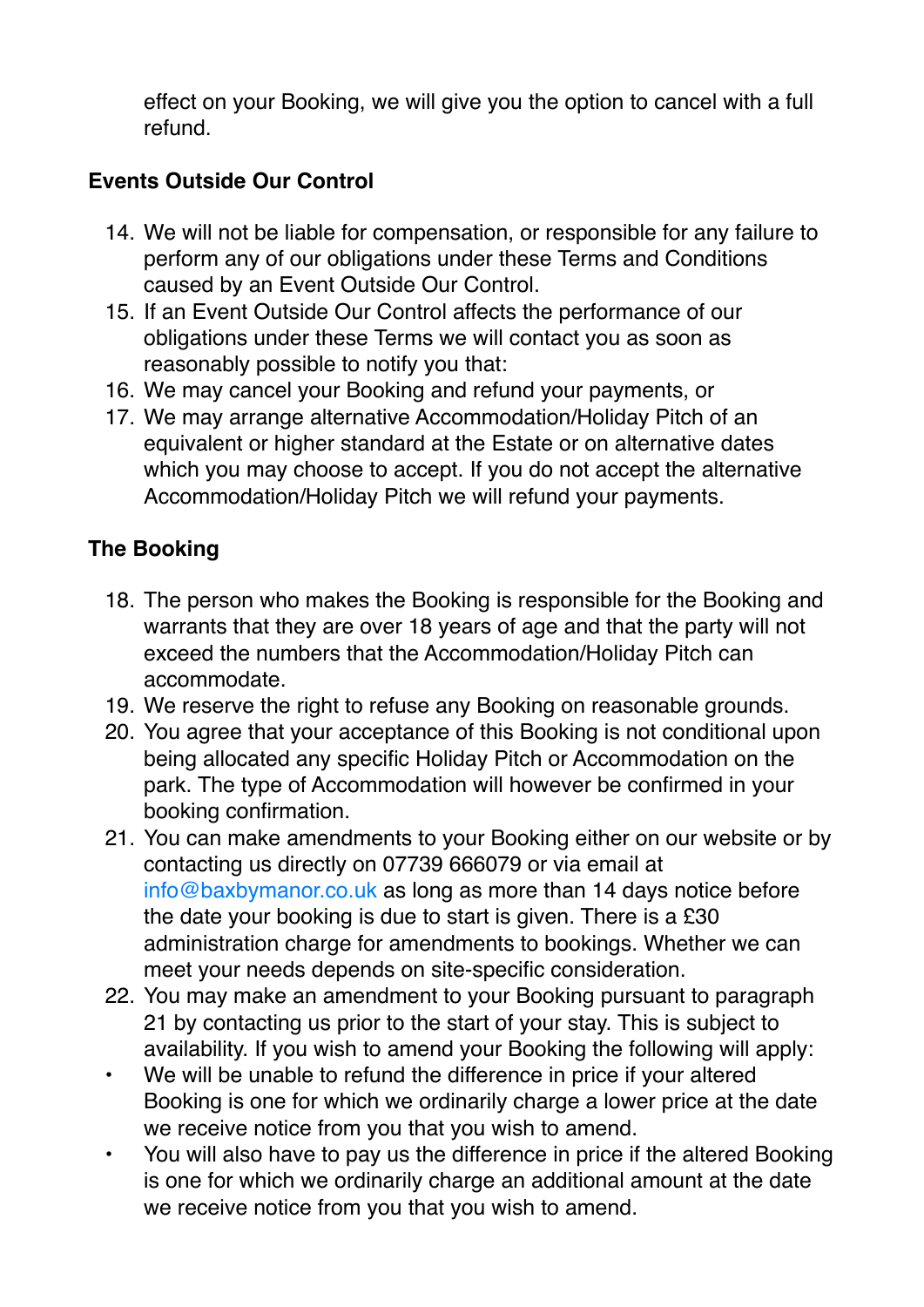23. Customers are advised that requirements for disabled guests should be discussed with the Estate prior to booking to check for availability that can meet both needs and expectations.

## **Checking in and checking out**

- 24. Your Accommodation or Holiday Pitch will be available from 2pm on the day of arrival.
- 25. On arrival guests should call at Reception to meet a member of staff who will direct you to your Accommodation or Holiday Pitch.
- 26. You must claim your keys for the Accommodation from Reception before 6pm on the agreed day of your arrival. If you have booked a Holiday Pitch you must equally inform us if you do not expect to arrive by 6pm. Guests are asked to advise Reception if they do not expect to arrive by 6pm to ensure the late arrivals procedure is left to greet you upon your arrival. If you are due to arrive later than 6pm, please email/ text or call with your estimated ETA, please contact 07739 666079 or [info@baxbymanor.co.uk](mailto:info@baxbymanor.co.uk). Please also note that if you have not arrived by 11pm on the holiday start date and you have not contacted us to inform us of late arrival, then we will treat the holiday as having been cancelled and may retain the total costs you have paid for the Booking.
- 27. Check out is before 11am on the date of departure. Please return the Accommodation keys to Reception no later than 11am on the date of departure.
- 28. All Accommodation and Holiday Pitches should be left clean and tidy and 'as found' on departure. Where this is not done, the Estate shall be entitled to take appropriate action in accordance with paragraphs 47, 130-139 inclusive.
- 29. You will not be entitled to receive a refund if you depart before the end of the booked holiday, save where we have breached the terms of our contract with you.
- 30. You may apply to extend your stay at the park. Please note that should we accept your application to extend your stay at the Park, we cannot guarantee that the same Holiday Pitch or Accommodation will be available for the extended Booking.

## **Your Holiday Pitch (these terms are specific for those booking a Holiday Pitch as defined above)**

31. You must pitch as directed by the staff, and not encroach upon any other pitches in consideration of fire, risk limitation, safety and access. If you pitch outside the boundaries of your Holiday Pitch or your unit is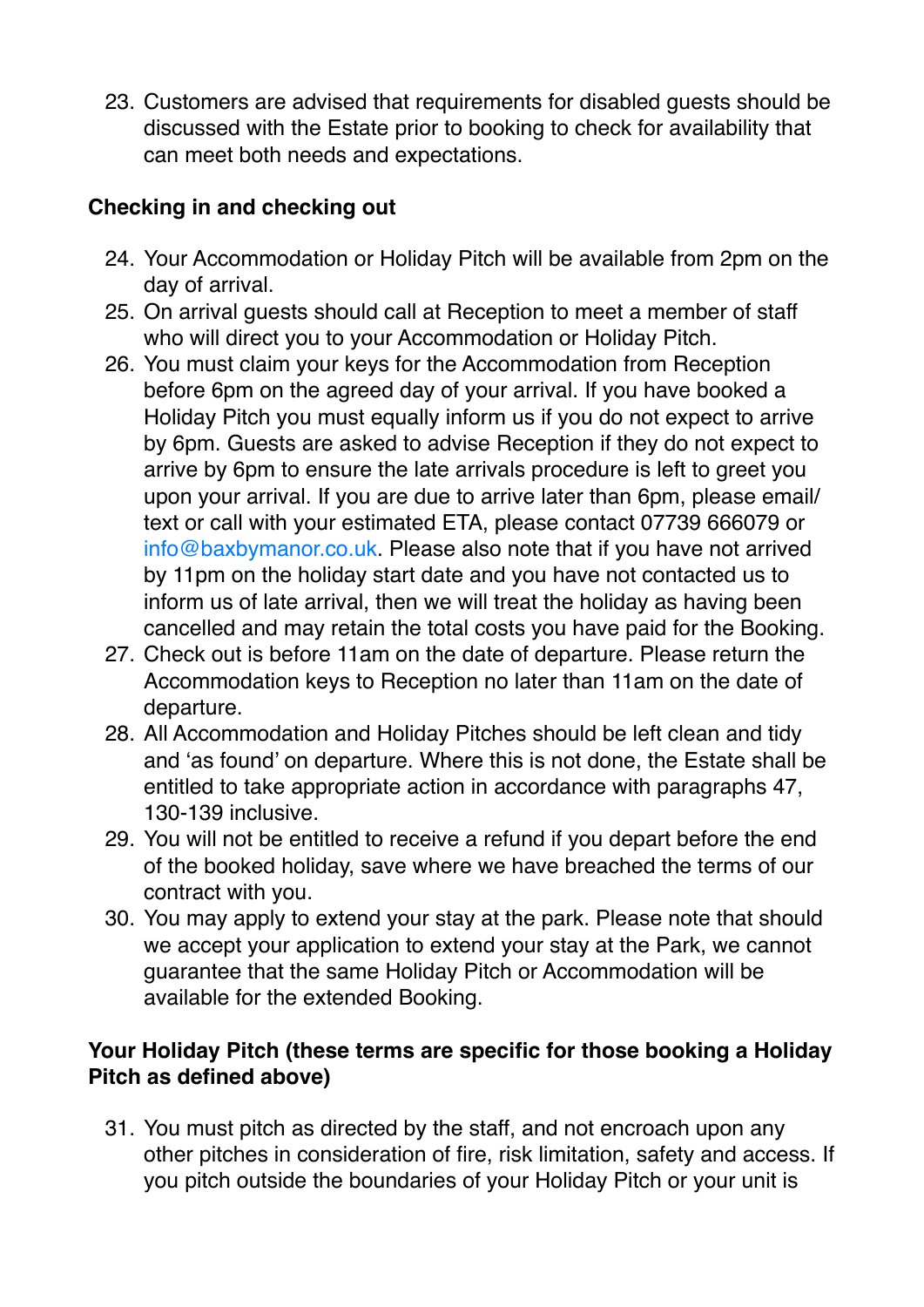judged to pose a risk to the safety, privacy and comfort of others, you will be asked to move.

- 32. When booking online the customer must have chosen a Holiday Pitch that can safely accommodate their tent/unit, (plus any ancillary equipment you intend to use during your stay; awning, pup tent, toilet tent etc). If on arrival it transpires this can not be done a member of staff will, if available, offer an alternative Holiday Pitch. If the customer has reserved a Holiday Pitch that cannot accommodate their unit and there are no alternatives the customer will not be permitted to stay, and no refunds will be offered. If you have any doubt about this, please contact us prior to Booking.
- 33. The six-metre rule must be observed: Units excluding guy ropes must be 6m apart from all adjacent units.
- 34. It is a requirement that the unit (along with any ancillary equipment) fits within the confines of the Holiday Pitch whilst maintaining the 6m rule. If this cannot be achieved, you may be required to purchase an additional Holiday Pitch (if available) or remove the ancillary equipment.
- 35. All loose equipment needs to be stored within the confines of your unit.
- 36. It is the responsibility of customers to ensure the mains electrical cable from the hook-up point to their unit and the unit's installation are safe. All units should be protected by a residual current device (RCD). For tent campers, this should be incorporated into a purpose-made mains supply unit designed for tent camping conditions.
- 37. In certain circumstances customers may be required to change Holiday Pitch or take down gazebos or awnings during their stay. If this is required a full explanation will be offered and a member of staff will advise accordingly. We reserve the right to charge for an additional Holiday Pitch for extra-large tents or gazebos/pup tents and extra persons. For the avoidance of doubt an extra-large tent is one which the Estate considers to contravene any of the terms contained within Paragraphs 31-36 above.
- 38. The transfer or sub-letting of Holiday Pitches is not allowed.
- 39. Prior consent must be obtained by the customer, from a member of the site staff if they intend leaving their unit unoccupied overnight. A current, contactable mobile phone number is recommended to be left with the site staff.

## **Your Accommodation (these terms are specific for those booking Accommodation as defined above)**

40. We will make every effort to provide the Accommodation. However, we may be unable to do so due to an Event Outside Our Control.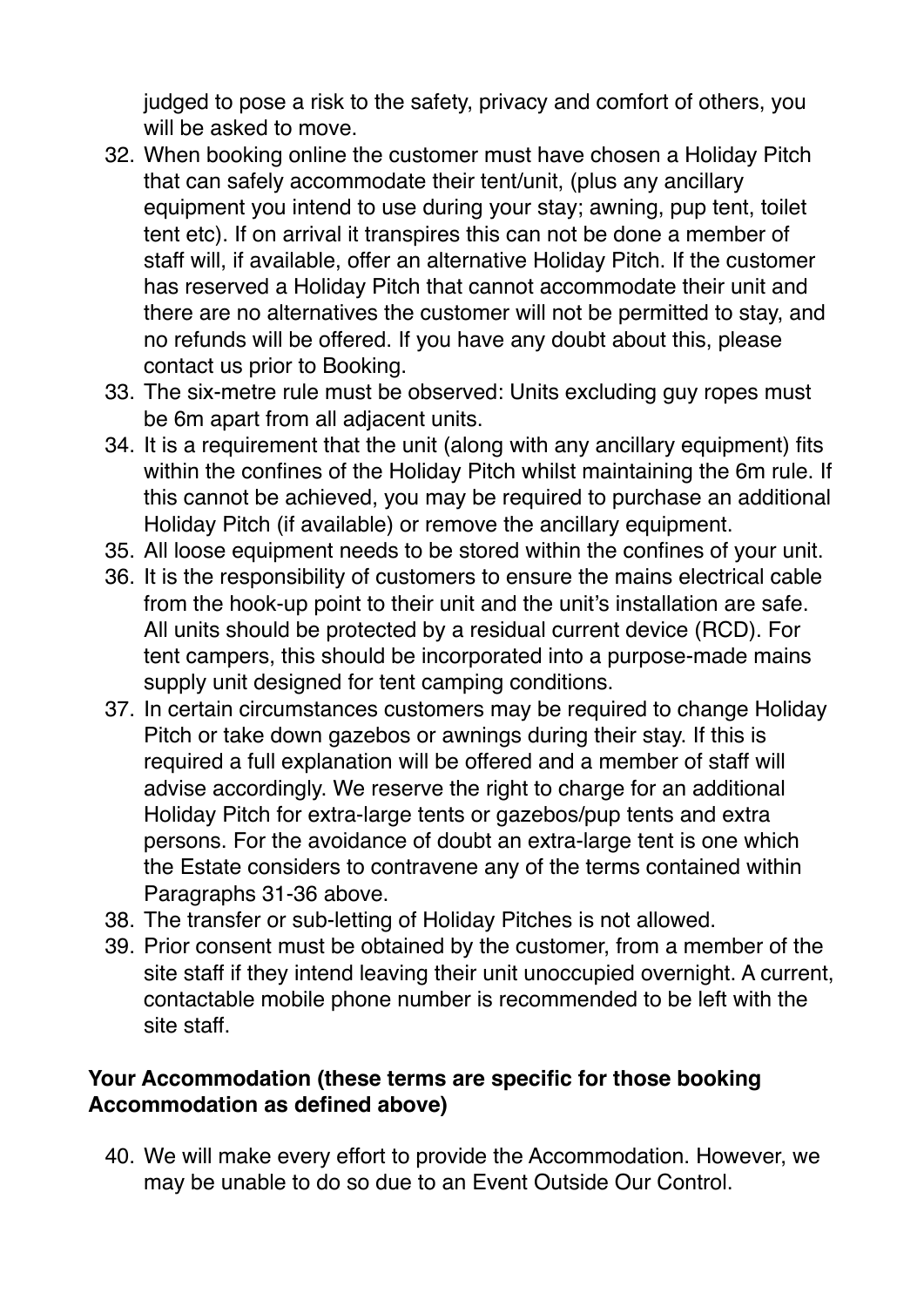- 41. We may have to make minor changes to the facilities, and some may be unavailable due to maintenance at any time so please enquire about their availability before you book.
- 42. In the unlikely event that there is any problem with the Accommodation or the Estate, please tell us as soon as reasonably possible and please give us a reasonable opportunity to put it right, we will use every effort to repair or fix any defect as soon as reasonably practicable.
- 43. If any problem with the Accommodation or the Estate which is our fault means we are obliged to cancel your Booking, we will refund payments made for Accommodation not yet provided to you.
- 44. As a consumer, you have legal rights in relation to this agreement. Advice about those rights is available from Citizens' Advice Bureau or Trading Standards. Nothing in these Terms and Conditions will affect these legal rights.
- 45. If you have any questions or complaints about the services, please contact us. You can contact us by telephoning our Customer Service Manager or by writing to us or speaking to a member of staff at the Estate.
- 46. There is a minimum stay of 2 nights over a weekend (Friday/Saturday) for the Accommodation.
- 47. It is up to you to check on arrival the Accommodation and its contents for any damage and inform the Estate of any damage within 1 hour of your arrival, if after one hour of your arrival no issues/damage have been reported we will assume any damage/breakages found upon your departure have been caused by you and you could lose part/all of your damage deposit.

## **Antisocial behaviour**

- 48. By making a booking with us you have entered a contract in which you have undertaken, on behalf of yourself and the people in your party (including children), to adopt the following standards of behaviour:
- To act in a courteous and considerate manner towards us, our staff and other guests.
- To supervise children properly so that they are not a nuisance or danger to themselves or others.
- 49. If, during your stay with us:
- Your behaviour is antisocial or in our reasonable opinion is likely to spoil the enjoyment of the Estate for others or cause damage to property; or
- You behave aggressively or abusively towards our staff or visitors to the Estate; or
- You cause excessive noise,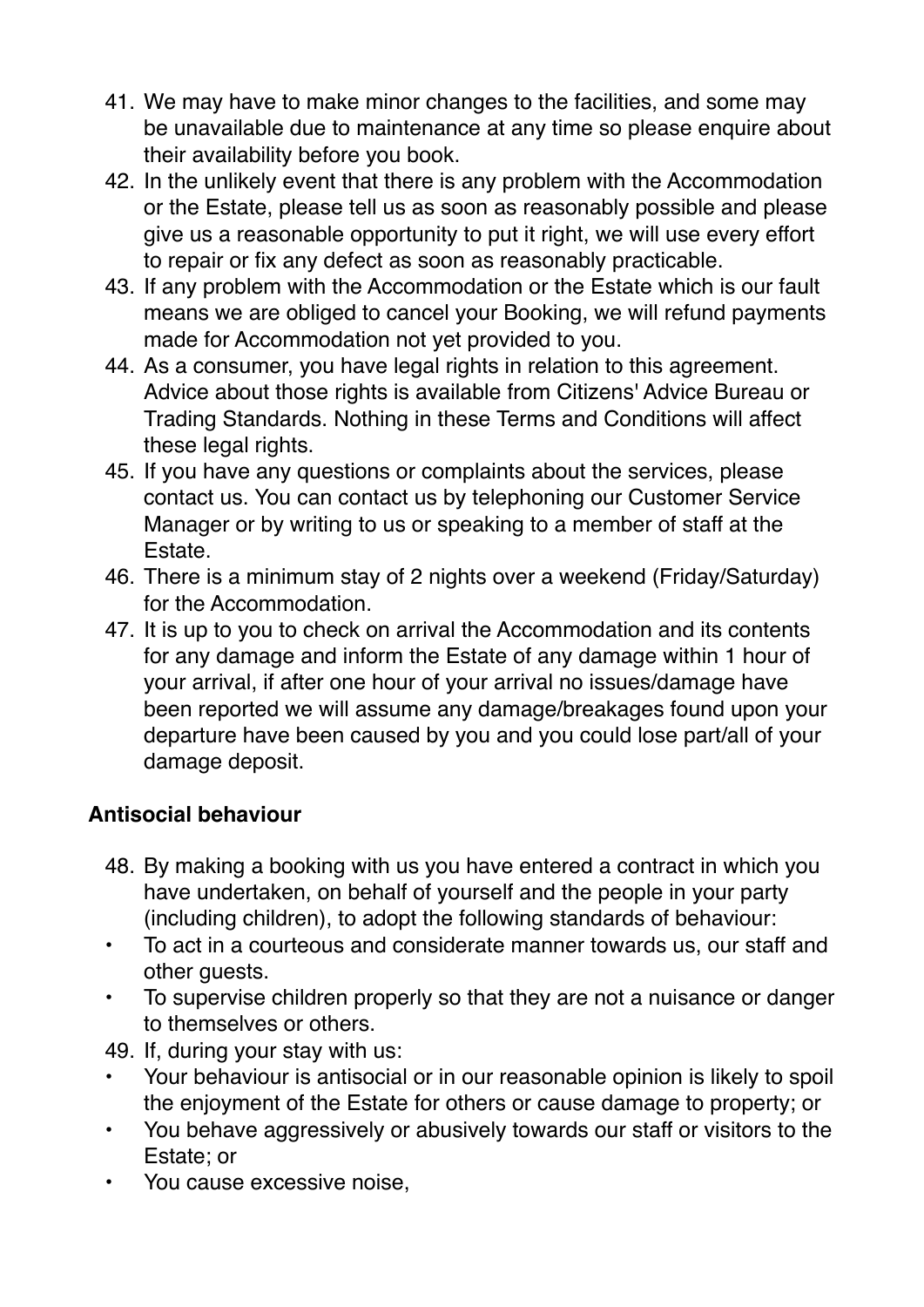you will be required to leave immediately in which event you will not be entitled to a refund.

- 50. If, prior to your stay it is reasonable for us to believe that you may engage in antisocial behaviour on our Estate we may cancel your Booking and refund payments you have made to us.
	- 51. You further agree that you will not:
	- Commit any criminal offence at the park or undertake any criminal activity
	- Commit any acts of vandalism or nuisance
	- Keep or carry any firearm or any other weapon at the park
	- Use any unlawful drugs
	- Create any undue noise or disturbance
	- Carry on any trade or business while on the park

#### **Noise**

- 52. Noise must be kept to a reasonable level at all times so as not to disturb the enjoyment of others. Please keep noise to a minimum after 10pm and before 7am.
- 53. We ask that you please keep all music personal, ie: wear headphones. Please do **not** play music on speakers in or around your Holiday Pitch. Although you may wish to play music very quietly on your Holiday Pitch it can still be heard by most of the site as sound carries very far. (We do not all have the same taste in music…) Music may be played quietly inside Glamping Pods or Hoglet Houses Accommodation provided this is not audible outside -to cause a nuisance to others at the Estate.
- 54. Generators may be used at the discretion of the Site Manager who will advise of the most appropriate running times. Customers may be asked to refrain from using them if they cause a disturbance.

## **Children and safety on site**

55. It is the responsibility of parents and guardians to ensure children are supervised at all times whilst on the Estate and around the adjacent stream and disused railway embankment. The stream that runs parallel to the site is un-fenced, has steep banks and deep pools of over 4 feet in places. The disused railway embankment running parallel on the other side of the site has steep and unguarded bridges and drop-offs. Children are not the responsibility of the Estate and we can not be held responsible should any harm befall them or anyone else in your party unless the Park is at fault.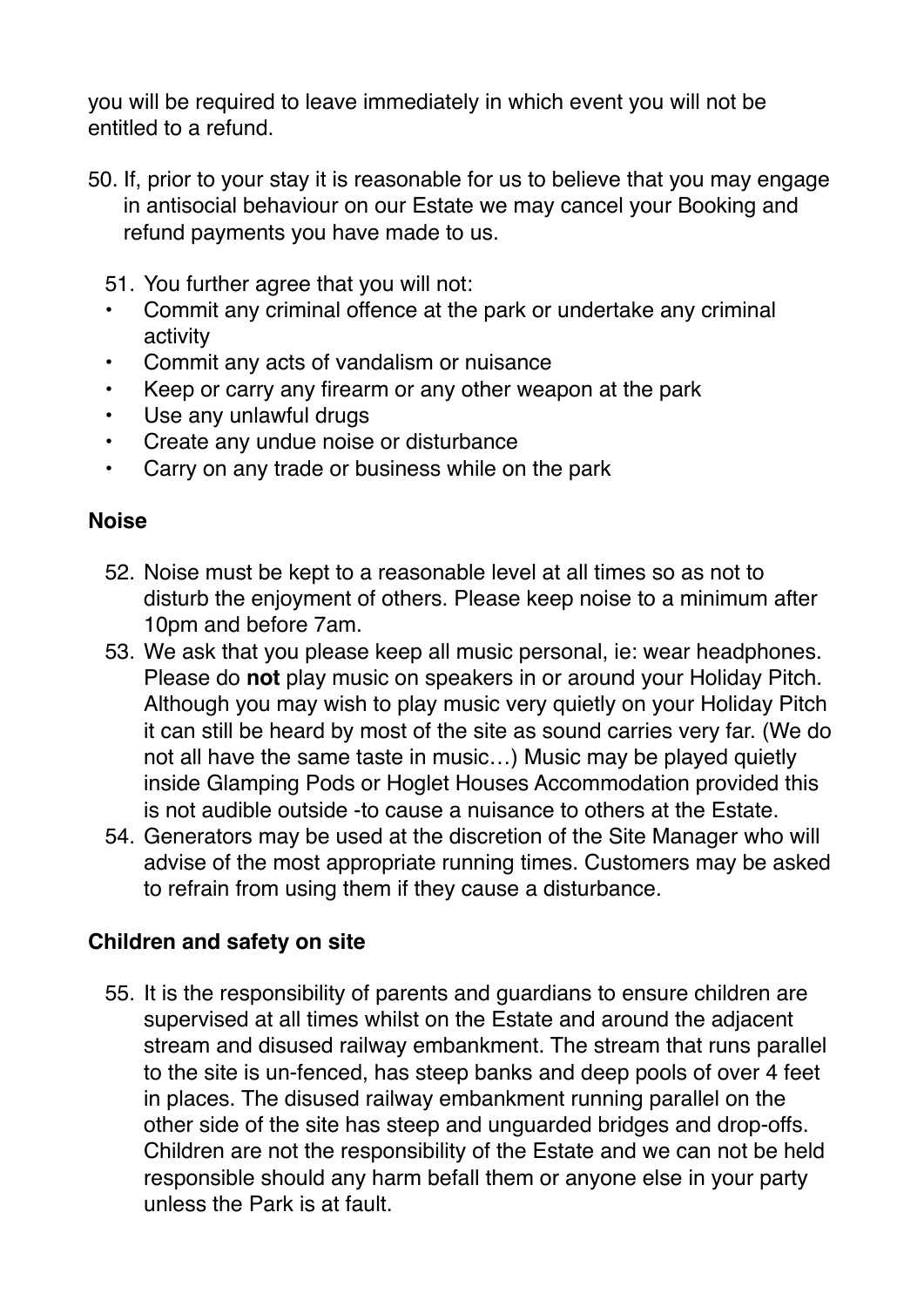#### **Pets**

- 56. One Dog per pitch only is welcome by prior arrangement the Owners are responsible for the behaviour of their animals.
- 57. A maximum of 1 dog per Holiday Pitch or Accommodation is permitted. Please note, as an exception to this Paragraph, **No dogs** are permitted on the Sanctuary pitches due to the wildlife habitats.
- 58. Dogs must not be left unattended on the Estate and must be kept on a lead at all times (no longer than 2m).
- 59. Dog fouling must be cleaned up immediately.
- 60. We do not allow on site any breed of dog listed under the Dangerous Dogs Act 1991.
- 61. Proprietary pet cages are only allowed within the confines of the unit including an awning
- 62. Pets should be exercised off site.
- 63. If it is deemed a pet is creating a nuisance or causing disturbance to others, their owner will be asked to remove them from site.
- 64. With the exception of guide dogs, pets are not allowed in the toilet block or other buildings.
- 65. Nothing in theses Terms and Conditions prevents you or any member of your party from bringing an assistance dog to the park, or from using the dog exactly as at your home, if this is required to support a disability and Assistance Dogs UK or any successor body has issued an Identification Book or other appropriate evidence.

## **Price, payment and deposit**

- 66. The price of the Accommodation or Holiday Pitch will be set out at the time we confirm your Booking. Prices may change at any time but price changes will not affect Bookings already confirmed with you. These prices include VAT.
- 67. If the rate of VAT changes between the date you submit your Booking and the date we send you a Booking Confirmation, we will adjust the rate of VAT that you pay, if applicable, unless you have already paid in full before the change in the rate of VAT takes effect.
- 68. Payments can be made online via our website: baxbymanor.co.uk
- 69. We will send you one reminder of your balance two weeks prior to your arrival unless the full balance has already been paid.
- 70. If you do not pay when you are required to do so then we may cancel your Booking and retain your deposit.
- 71. Once your Booking is confirmed you are responsible for payment of the full amount.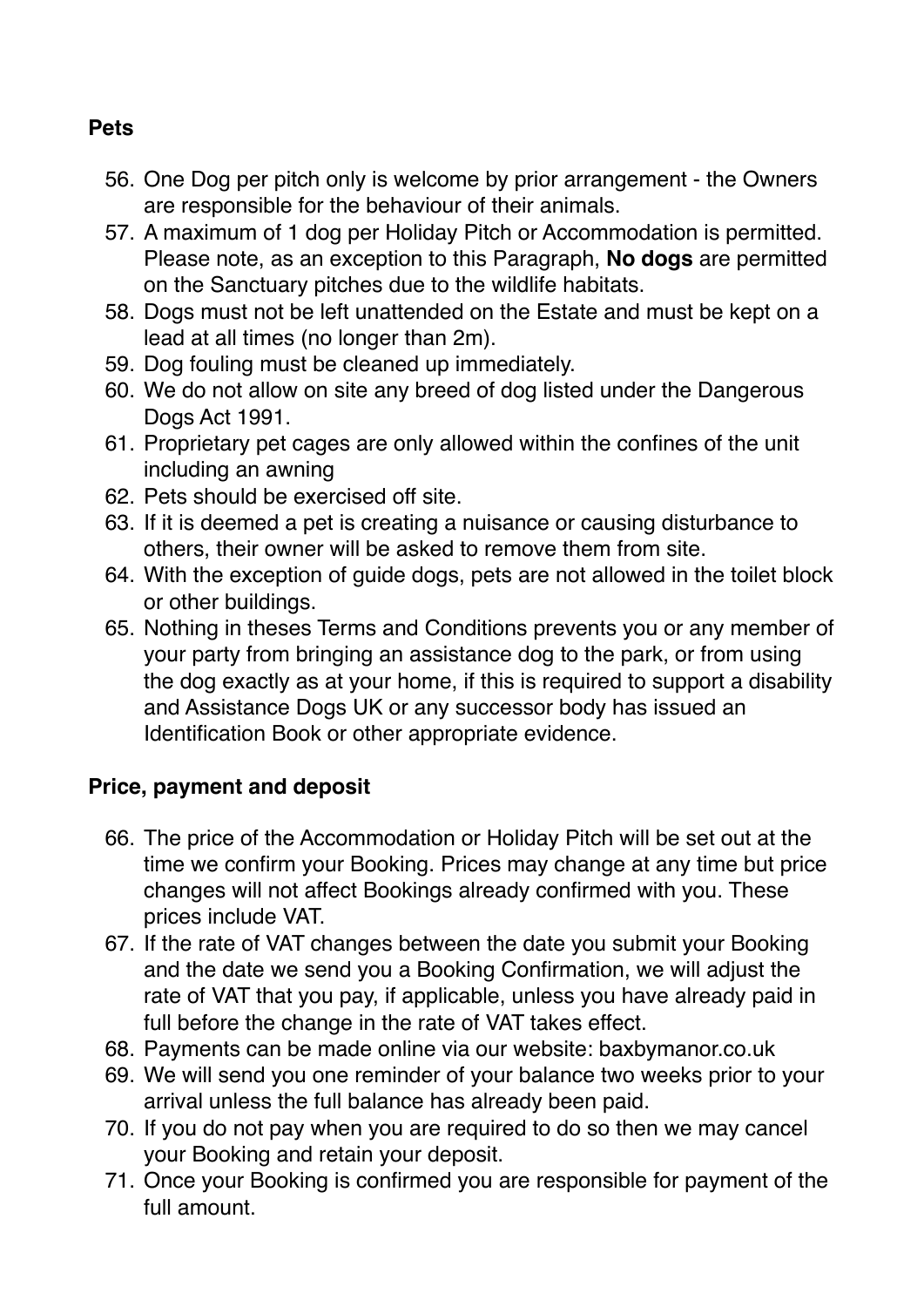- 72. It is always possible that, despite our best efforts, your Accommodation or Holiday Pitch may be incorrectly priced. We will normally check prices before accepting your Booking so that, where the correct price at your Booking date is less than our stated price at your Booking date, we will charge the lower amount. If the correct price at your Booking date is higher than the price stated, we may contact you for your instructions before we accept your Booking. If we accept your Booking where a pricing error is obvious and unmistakeable and could reasonably have been recognised by you as a mispricing, we may end the contract and refund you any sums you have paid.In order to confirm your booking you must first pay a minimum deposit of 50% per Holiday Pitch or Accommodation. The remaining balance of the price of your Holiday Pitch or Accommodation must be paid at least 14 days before the first day of your holiday.
- 73. If the total cost of your holiday is less than £40, or if your holiday is due to start within 14 days of the date on which you made the booking, then you are required to pay the full price of your holiday at the point of booking.
- 74. The onus is on you to ensure that the balance is paid on time. If you fail to pay the balance of the price of your holiday within the timeframes stipulated in paragraphs 69 and 70 above, then we may treat this as a cancellation of the holiday booked by you.

## **Vehicles**

- 75. The maximum speed limit on the estate is 10 mph.
- 76. Vehicles on site must have a current and valid road fund licence and insurance. Drivers of vehicles, including motorcycles, must hold a full current driving licence to drive on site. All vehicles must conform to the Road Traffic Act 1988 and have current tax, MOT and insurance. The provisions of the Highway Code apply to the roads on the park.
- 77. Sleeping in private cars or vans with side and rear windows may be allowed on the Holiday Pitches, at the discretion of the management, provided the vehicle has specially designed internal sleeping accommodation such as fully reclining seats and fitted curtains. A tent attachment for changing purposes must be erected. Intention to use this arrangement must be made clear on booking.
- 78. Vehicle movement should be kept to a minimum between 10pm and 7am.
- 79. All cycles should have appropriate lighting if used at a time when it would be required.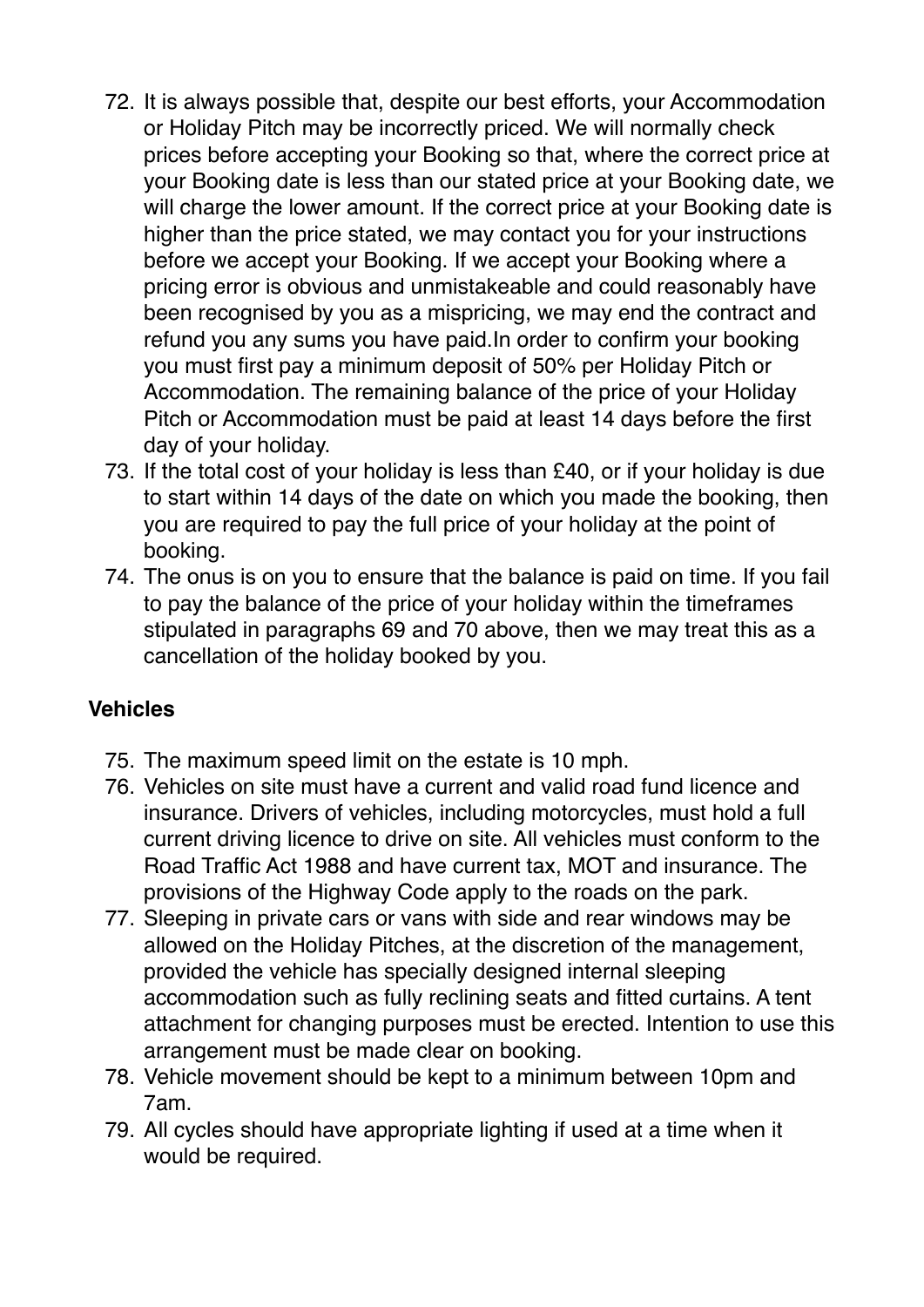- 80. Essential repairs can be carried out so that an unserviceable vehicle can leave site, however, general maintenance and servicing is not allowed.
- 81. Vehicle and/or unit washing, is not allowed.
- 82. Guests are not allowed to bring lorries or other commercial vehicles on to the park. This includes towing vehicles.
- 83. No recreational vehicles can be used on the park. This includes motorised scooters.
- 84. No mechanical or repair work is to be undertaken on the park.
- 85. Only 1 vehicle is permitted per booking and must be parked in the allocated parking space. All other vehicles including trailers and boats must be parked in a designated parking area, allocated and verified by staff, at a cost of £5 per night.

# **Trading**

- 86. Trading and commercial advertising is not allowed, no advertising notices should be displayed on a unit.
- 87. A firm's car or van, which has the firm's name and description on the sides, is acceptable at sites.

## **Recreation**

- 88. Please be considerate of other customers when playing Ball games, Frisbee or cricket. Please do not allow children to run through other guest pitches, but rather play in the open spaces.
- 89. For safety reasons the flying of model aircraft, kites and drones is prohibited.

# **Sanitation**

- 90. Servicing chemical toilets must only be done at a Chemical Disposal Point, using water from that source. Please do not empty in the facilities block, but at the designated location.
- 91. To avoid damage to our sewerage system we ask Customers to use only biodegradable chemical fluids that do not affect the natural bacterial balance within the system.
- 92. Rubbish should be recycled wherever possible. Recycling facilities are available on site.

**Fire**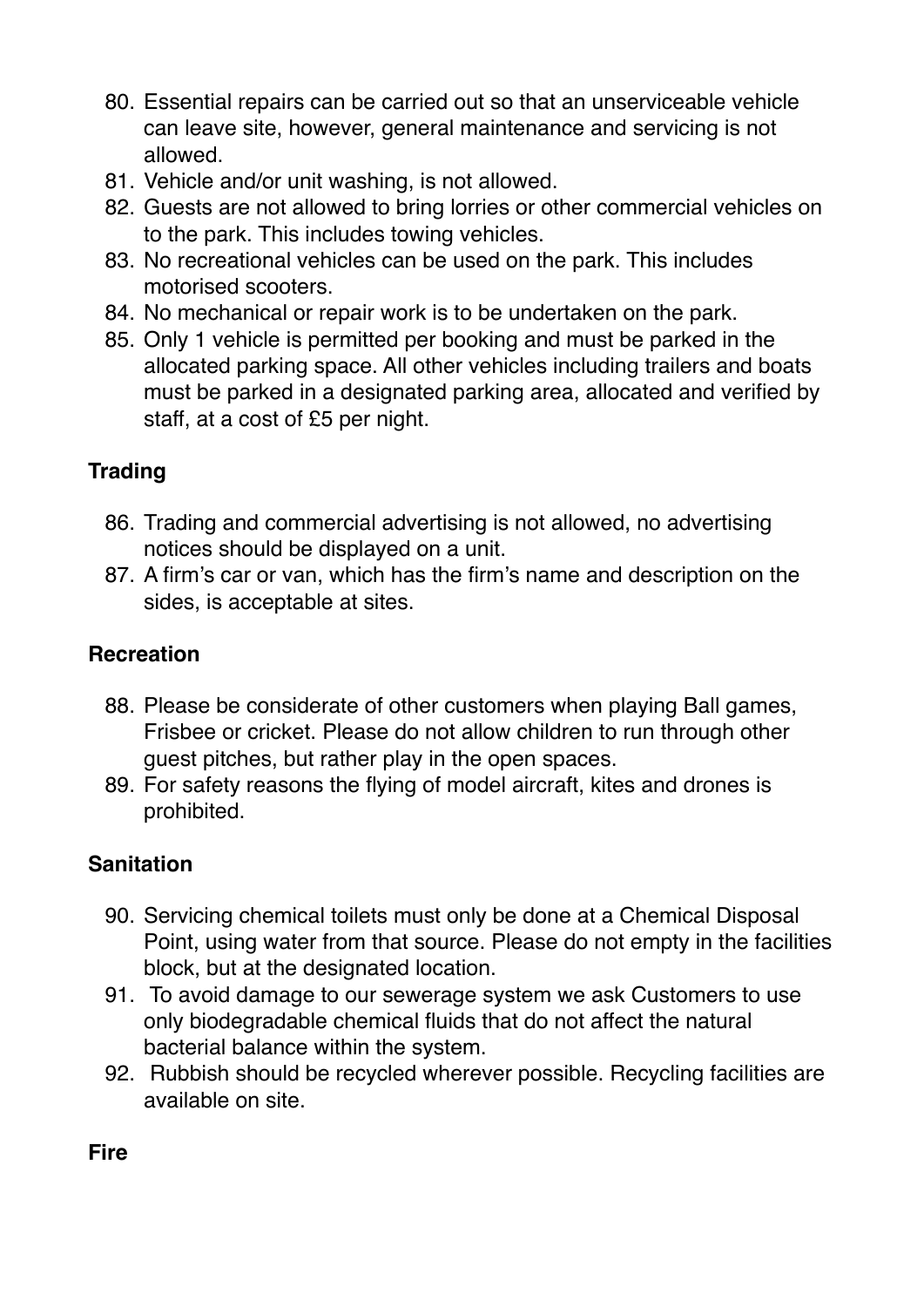- 93. Fire points are located around the site, please familiarise yourself with your nearest point. There is a non-smoking policy in all site buildings.
- 94. Camp-fires are not permitted other than in the fire rings provided. Wood is available to buy on site, scavenging for wood anywhere on the Estate is prohibited.
- 95. Cutting or damaging trees and other vegetation is strictly prohibited and the natural conditions are not to be disturbed. This includes tying ropes to, or driving nails into trees.

## **Barbecues**

96. Do not use barbecues or cooking stoves on any type of garden furniture. Guests must use the fire-pits provided or alternatively must ensure they are used off the ground. Please do not place hot barbecues or cooking stoves on the grass, which will scorch. Please dispose of any "hot items" by allowing them to cool completely first and then taking to the recycling shed. Do not place into the bin bags but in the large metal bins provided.

## **Lost Property**

- 97. All items of lost property will be retained for one calendar month.
- 98. Items not claimed after this period will be donated to a local charity or church close to the site, this includes any monies.
- 99. Any items that are not of use to any of the local charities will be disposed of.
- 100. Anything where the owner is readily identifiable will be either directly returned to the owner if still on site or contacted by phone if possible.
- 101. Customers are responsible for the cost of reclaiming their goods. The following items are excluded from this policy:
- Credit or Debit cards. Reported to the card issuer. The card issuer will then advise what further action is necessary.
- Items where there is any suspicion of danger to employees or to the public. The police will be contacted immediately in such circumstances for advice.
- Any item that has clearly been abandoned.
- 102. Where items of property are claimed the claimant should be expected to provide a description of the items lost. The claimant must sign for all items claimed and record their full name and address.
- 103. These entire Terms and Conditions are governed by English law. You and we both agree to submit to the jurisdiction of the English courts.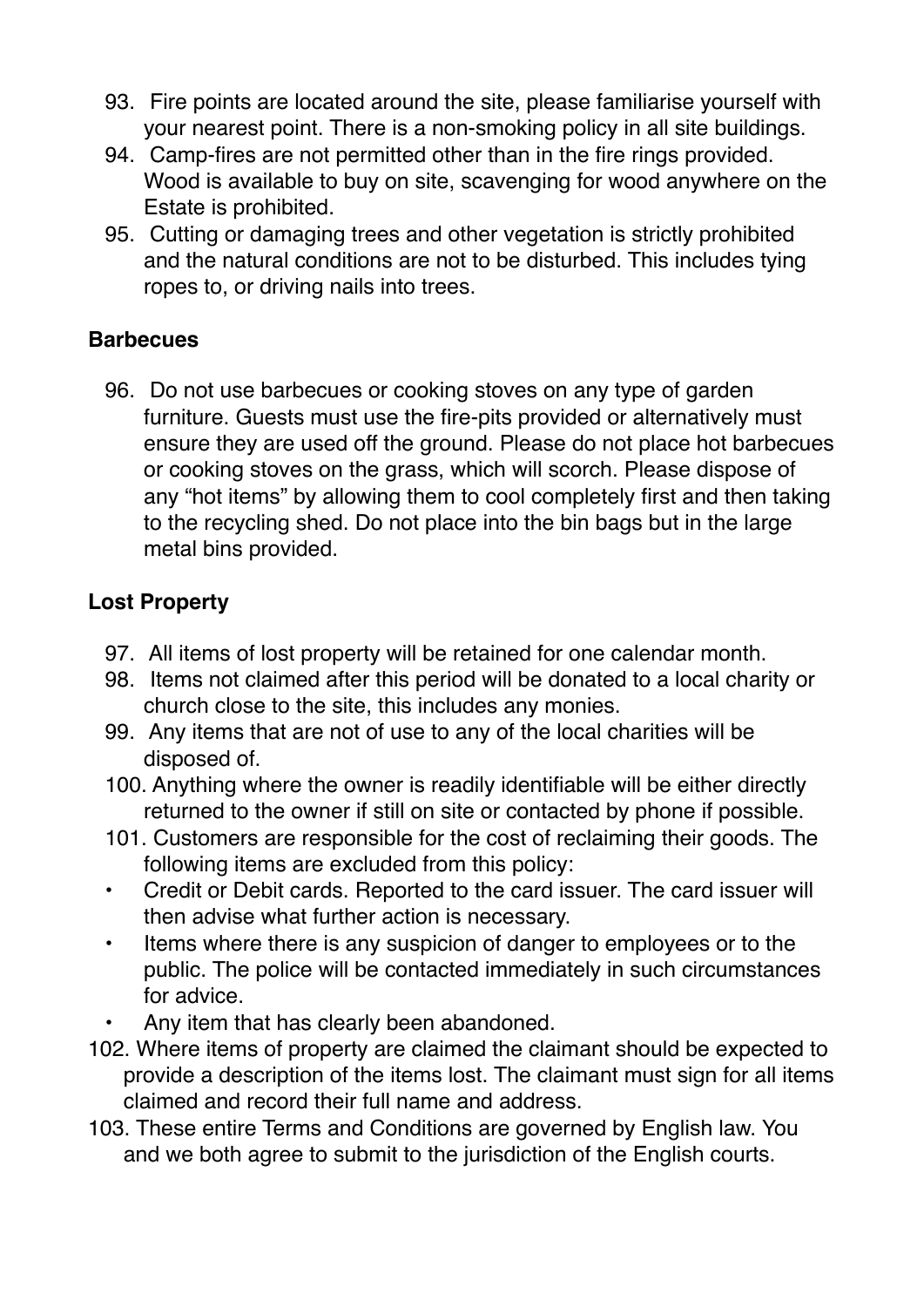## **Your rights to cancel and receive a refund**

- 104. You may cancel your Booking at any time.
- 105. If you need to cancel your Booking, please contact us as soon as possible **in writing**. We would be very sorry to hear of your need to cancel your arrangements and will happily discuss alternatives with you. Should you wish to cancel your holiday, you will be charged the appropriate cancelation fee as below. By making a booking, you agree that this refund, cancellation and amendment policy will apply to your booking.
- 106. We shall refund you the following percentages of the total Accommodation or Holiday Pitch price, including extras (less a £30 administration charge) depending on the date we receive your request to cancel:
- $\bullet$  Cancellation more than 28 days before first day of booking  $-100\%$
- Cancellation between 27 days and 14 days before first day of booking 50%
- ◆ Cancellation 13 days or less before first day of booking 0%
- 107. You may cancel the contract at any time and receive a full refund of all the payments you have made to us by giving us notice if any of the following occur:
- 108. We break this contract in any material way and we do not correct or fix the situation within a reasonable period; or
- 109. We change these Terms and Conditions to your material disadvantage.
- 110. No refund will be payable for leaving your holiday early, unless we are in breach of our contract which has resulted in your early departure.

## **Cancellation**

- 111. If you wish to cancel your booking reservation you must let us know immediately by
	- telephone on 01347 666079; **and**
	- sending written confirmation to us, including a copy of your invoice/ booking confirmation, by email to info@baxbymanor.co.uk.
- 112. Your cancellation will be effective from the date which we receive your written notification.

## **Booking Amendments**

113. Amendments to existing bookings can be made via our website (**[baxbymanor.co.uk](http://baxbymanor.co.uk)**) up to 14 days prior to arrival (so long as the cost of the holiday is not decreasing and meets all aforementioned terms above). Click 'Amend Booking' on the Homepage to view and amend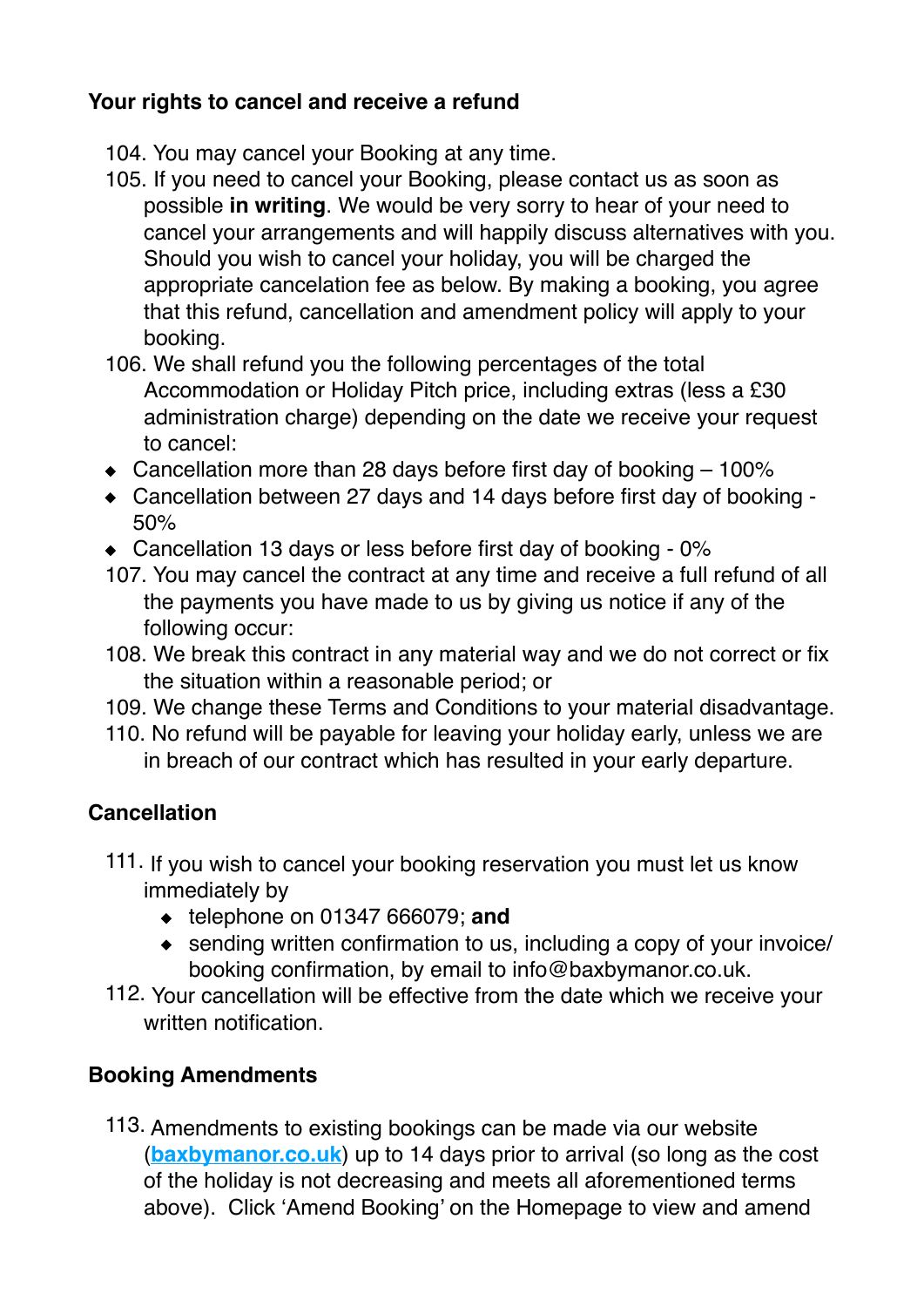bookings. Amendments to existing bookings due to arrive within 14 days of arrival, or result in a decrease in cost, will incur an amendment/ admin charge of £30.00. If you want to amend your booking, you must notify the Estate via email to [info@baxbymanor.co.uk](mailto:info@baxbymanor.co.uk) as soon as possible.

## **Postponement and cancellation**

- 114. This paragraph explains when you, or we, may cancel or agree to postpone your holiday due to Government restrictions. We prefer that you postpone and will offer for you to change your dates, but will always allow you to cancel where the law gives you the right to do so.
- 115. We promise to keep all our customers safe. We ask you not to book if the law prevents you visiting or staying with us, or if Government guidance means that you should not visit or stay with us even if the law still allows you to. Our promise also means that there are limited circumstances in which we may need to cancel your holiday.
- 116. Either of us has the right to cancel your holiday, or any unused days, if the law prevents you from visiting or staying with us. If your holiday has not started, then we will offer a date change for your booking, less any costs we have already incurred on your holiday which we cannot recover elsewhere ("Direct Costs"). If your holiday has started, then we will refund in full any days unused when we cancel, again less any Direct Costs. We will not charge an administration fee.
- 117. Either of us also has the right to cancel your booking, or any unused days, if Government guidance means that you should not visit or stay with us, even if the law still allows you to do so. If your holiday has not started, then we will offer a date change for your booking. If your holiday has started, then we will refund in full any days unused when we cancel. We will not charge an administration fee and we will not deduct any Direct Costs.
- 118. We may cancel the contract for the Accommodation or Holiday Pitch at any time with immediate effect if:
	- you do not pay us when you are supposed to; or
	- you are in breach of these Terms and Conditions in any other material way and you do not remedy the situation within a reasonable period after we ask you to.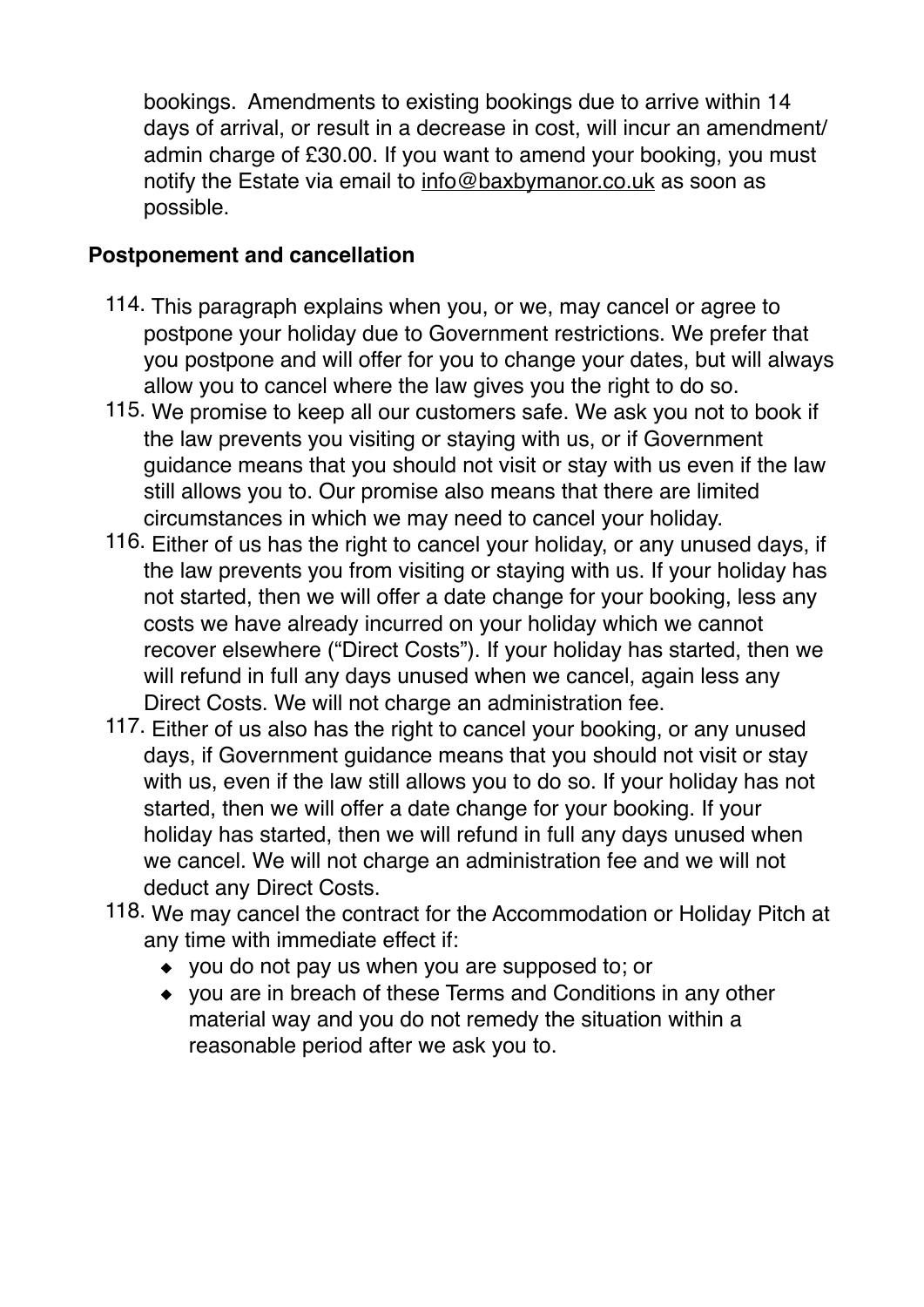## **Other important Terms**

- 119.We may transfer our rights and obligations under these Terms and Conditions to another organisation and we will always notify you in writing if this happens, but this will not affect your rights or our obligations under these Terms and Conditions.
- 120. This contract is between you and us. No other person has the right to enforce any of its Terms except where the exception stated in paragraph 113 applies.
- 121. Each of the paragraphs of these Terms and Conditions operates separately. If any court or relevant authority decides that any of them are unlawful, the remaining paragraphs will remain in effect.
- 122. If we fail to insist that you perform any of your obligations under these Terms and Conditions, or if we do not enforce our rights against you, or if we delay in doing so, that will not mean that we have waived our rights against you and will not mean that you do not have to comply with those obligations. If we do waive a breach of these Terms and Conditions by you, we will only do so in writing, and that will not mean that we will automatically waive any later breach by you.

#### **Our contract with you**

- 123. When you submit a Booking to us this does not mean that we have accepted it. We may or may not do so. If we are unable to supply you with the Accommodation or Holiday Pitch, we will inform you of this and we will not accept the Booking and refund payments you have already made.
- 124. Please check your Booking Confirmation carefully as soon as you receive it and inform us of any discrepancies. If any are our fault, we will do our best to remedy the situation.
- 125. If we are unable to accept your Booking, we will inform you of this and will not charge you. This might be because the Accommodation, Holiday Pitch or essential facilities are unavailable, or we have identified an error in the price or description of the Accommodation or Holiday Pitch.
- 126. These Terms and Conditions apply whether you make a Booking via our website, by email, post, telephone or in person.

#### **Changes to our facilities and services**

127. We may make reasonable changes to the facilities and services at the park provided these changes do not materially reduce their quality. Our changes may reflect changes in relevant laws and regulatory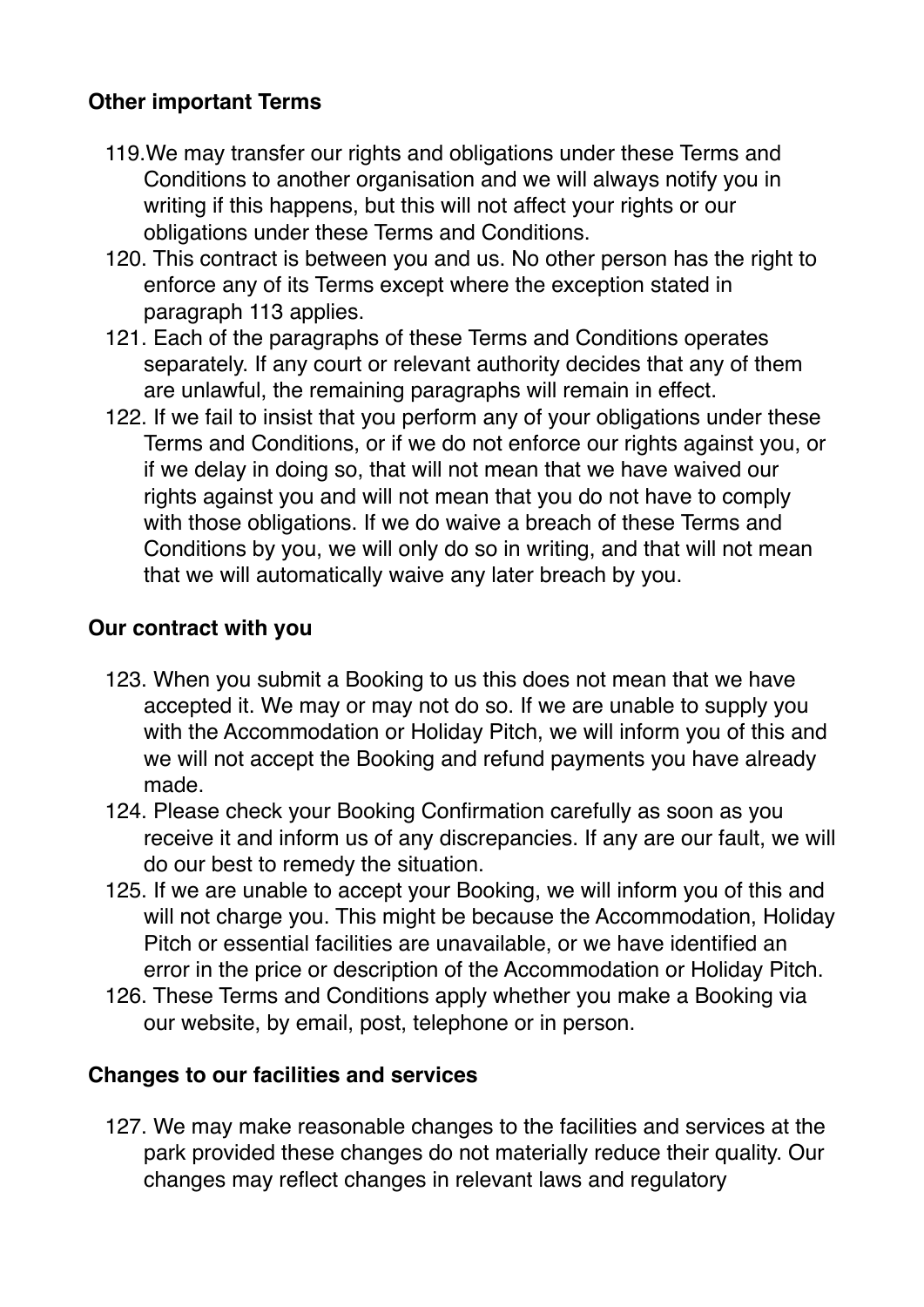requirements or implement minor technical adjustments and improvements, for example to address a health and safety risk.

128. If we make changes to the facilities and services at the park which materially reduce their quality, we will give you the choice between confirming your booking, agreeing new booking dates with us or cancelling. If your holiday has not started and you decide to cancel, then we will refund your booking in full. If your holiday has started, then we will refund in full any days unused when we cancel. We will not charge an administration fee, and we will not deduct any Direct Costs.

## **Liability**

- 129. Every care is taken to ensure that all site information is accurate at the time of going to press. Estate photographs are taken at our Estate, and are intended for guidance only. Layout plans and artist's impressions are for illustrative purposes only. Due to operational circumstances, activities may sometimes be withdrawn. All maps shown are for representation only and mileages shown throughout are approximate and depend on the route taken.
- 130. We do not accept liability for any personal injury, loss or damage that may be sustained by you or any members of your party during your booking, except if it arises in connection with negligence caused by the company, its servants or agents.
- 131. Please look after your Accommodation/Holiday Pitch and the Estate facilities so that they may be enjoyed by all. You must leave the Accommodation clean and tidy on the day of your departure otherwise you may incur an additional cleaning charge. You must report any accidental damage to Reception immediately, so that we can make a repair or replacement. You must also leave the Holiday Pitch in an 'as found' condition.
- 132. We inspect the Accommodation/Holiday Pitch between your departure and the arrival of the next guest. You may be charged for loss or damage caused by you.
- 133. We reserve the right to charge you for any damage, or additional cleaning costs which we incur as a result of your stay. Where these costs do not exceed £30 (for an Eco-Pod) or £50 (for a Hobbit House) we will email an invoice to the named person on the booking which you agree to pay within 7 days of receipt.
- 134. Where damage/additional cleaning costs incurred as a result of your stay exceed the sums specified in paragraph 132 we reserve the right to seek full recovery of our losses from you and all of our legal rights are reserved in that regard.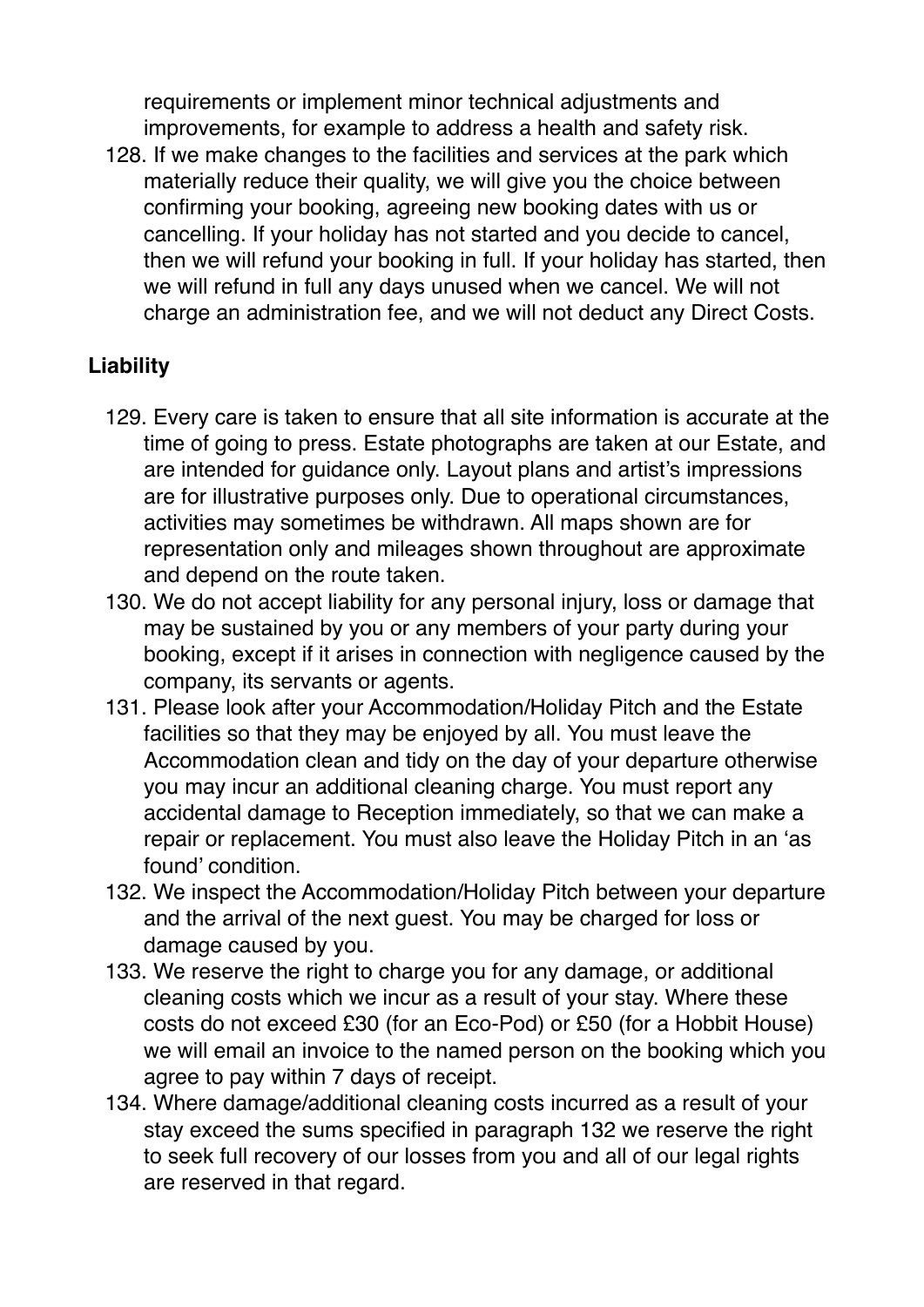- 135. You must inform us of any damage or breakages caused by you or anyone in your party. Any such damages or breakages in the Accommodation/Holiday Pitch must be paid for by you.
- 136. If we fail to comply with these terms, we are responsible for loss or damage you suffer that is a foreseeable result of our breaking this contract or our failing to use reasonable care and skill, but we are not responsible for any loss or damage that is not foreseeable. Loss or damage is foreseeable if either it is obvious that it will happen or if, at the time the contract was made, both we and you knew it might happen, for example, if you discussed it with us during the sales process.
- 137. We do not exclude or limit in any way our liability to you where it would be unlawful to do so.
- 138. We will make good any damage to your Lodge and other property caused by our breach of this contract. However, we are not responsible for the cost of repairing any pre-existing faults or damage to your Lodge or property that we discover while providing the services.
- 139. We are not liable to you for any losses suffered or damage caused to your Accommodation/Holiday Pitch or other property by a Holidaymaker, their guests or third parties.
- 140. We only supply the services for domestic and private purposes. If you use the services for any commercial or business purpose we will have no liability to you for any loss of profit, loss of business, business interruption, or loss of business opportunity.

## **Complaints**

141. If you have a complaint about anything during your holiday, please raise it with a member of our staff immediately. We suggest, where possible, that you try and complete a report about the complaint while you are on holiday. If you wish to pursue the complaint with us following your departure, then please write to us within 28 days of your departure.

## **How we may use your personal information**

- 142. We will use the personal information you provide to us to:
	- Provide the Accommodation or Holiday Pitch
	- Process your payment to us
	- Inform you about similar Accommodation/Holiday Pitch, offers or products that we provide or arrange on behalf of our private owners, but you may stop receiving this information at any time by contacting us.